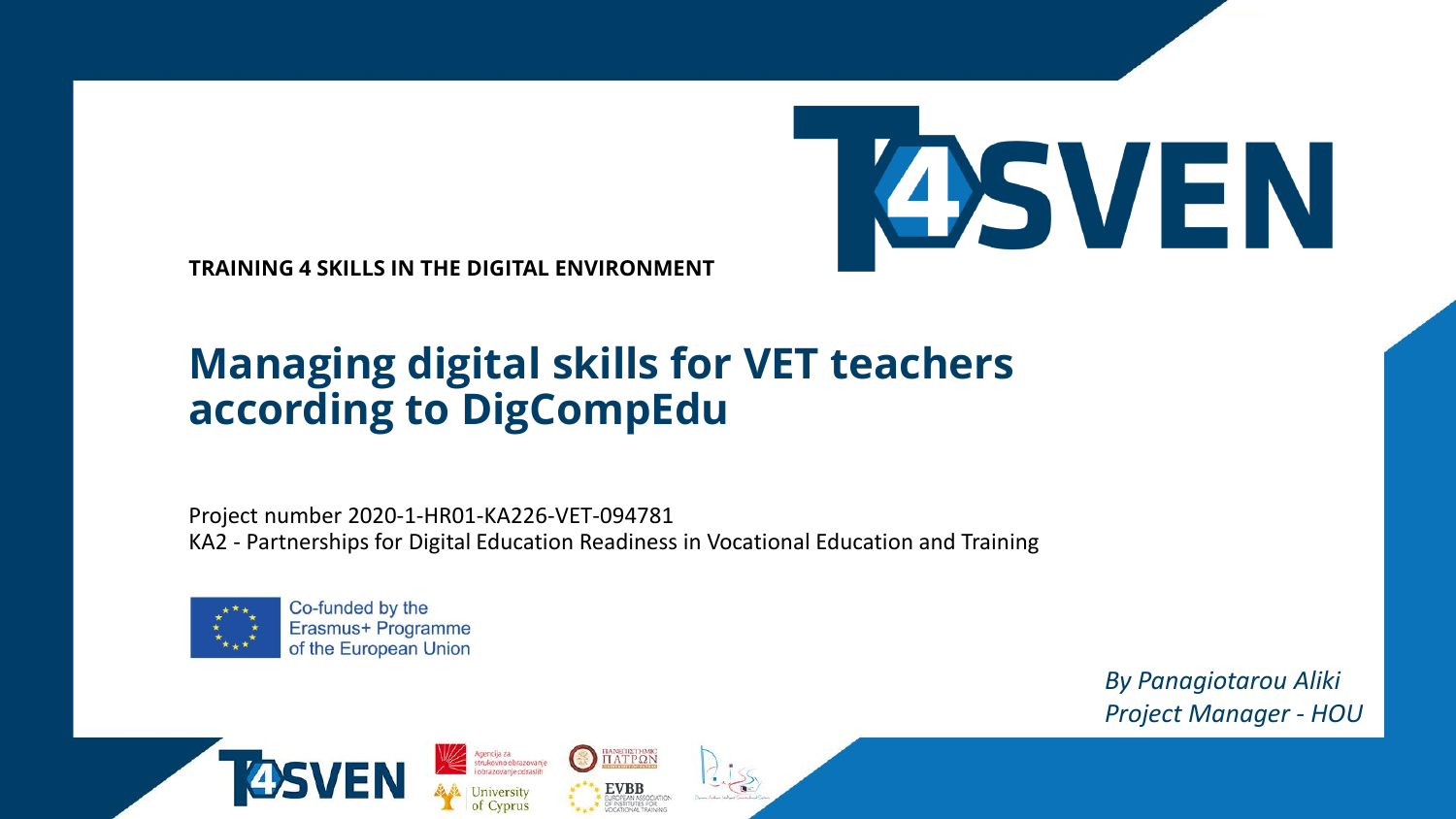

## **Outline**

• **What about?** Delivery of digital competences for VET teachers

ΠΑΝΕΠΙΣΤΗΜΙΟ<br>ΠΑΤΡΩΝ

**EVBB** OPEAN ASSOCIAT<br>NSTITUTES FOR<br>'ATIONAL TRAINIA

• **In which context?** European Framework for the Digital Competence of Educators (DigCompEdu) is a framework describing what it means for educators to be digitally competent

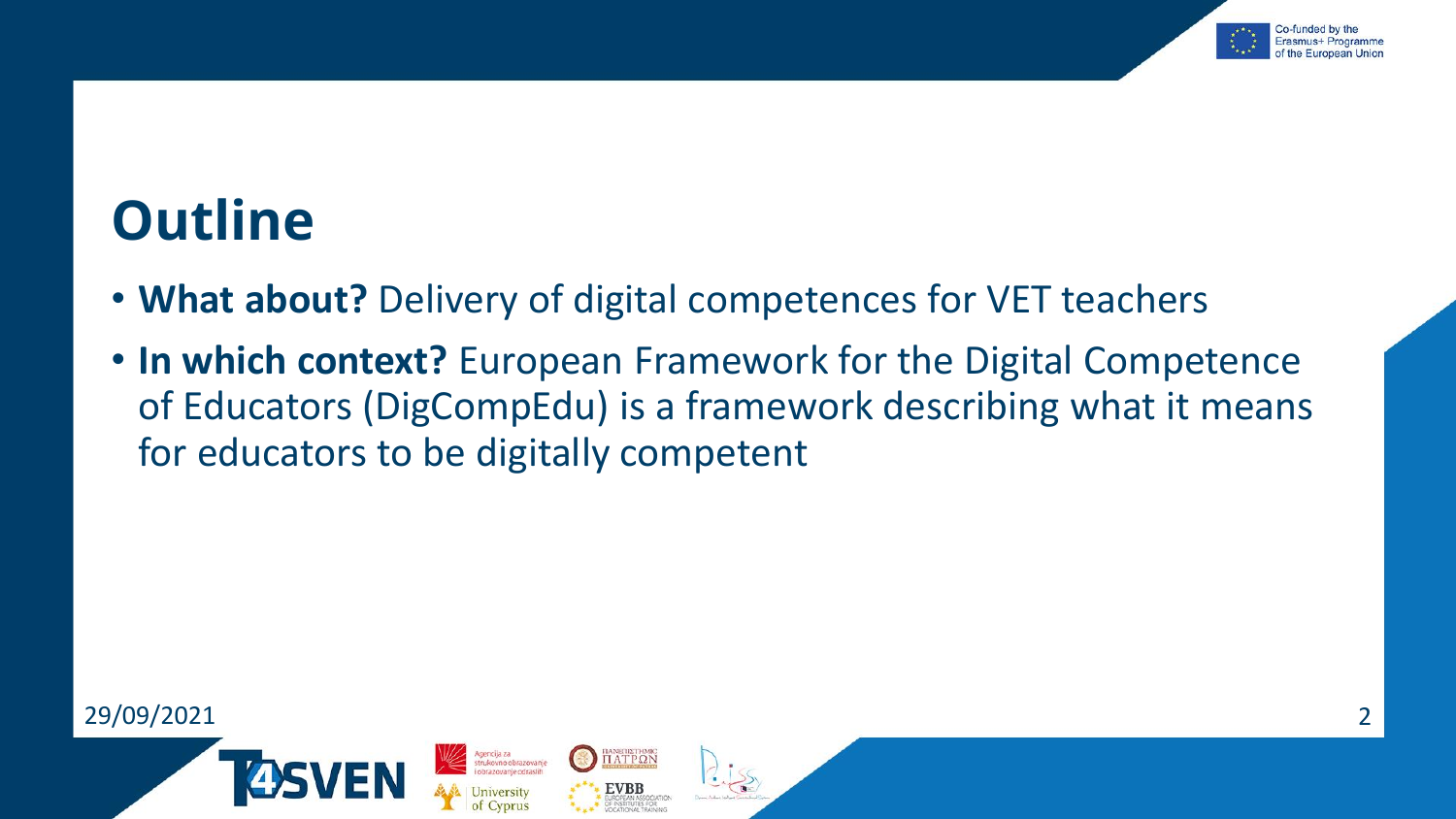

## • **What is DigCompEdu?**

- It is a tool with a set of recommended digital competences in which:
	- helps stakeholders to measure the level of digital competence in the common framework
	- could be used as self-evaluation form in digital competences or
	- As a framework to set learning goals in ICT training opportunities

# • **Structure of DigCompEdu**

- The DigCompEdu has 4

dimensions :

- Dimension 1: Competence Areas (CA) identified to be part of digital Competence
- Dimension 2: Competence descriptors and titles that are pertinent to each area (Descriptors)
- Dimension 3: Proficiency levels for each Competence (Proficiency levels)

29/09/2021 3 – Dimension 4: Knowledge, skills and attitudes applicable to each Competence



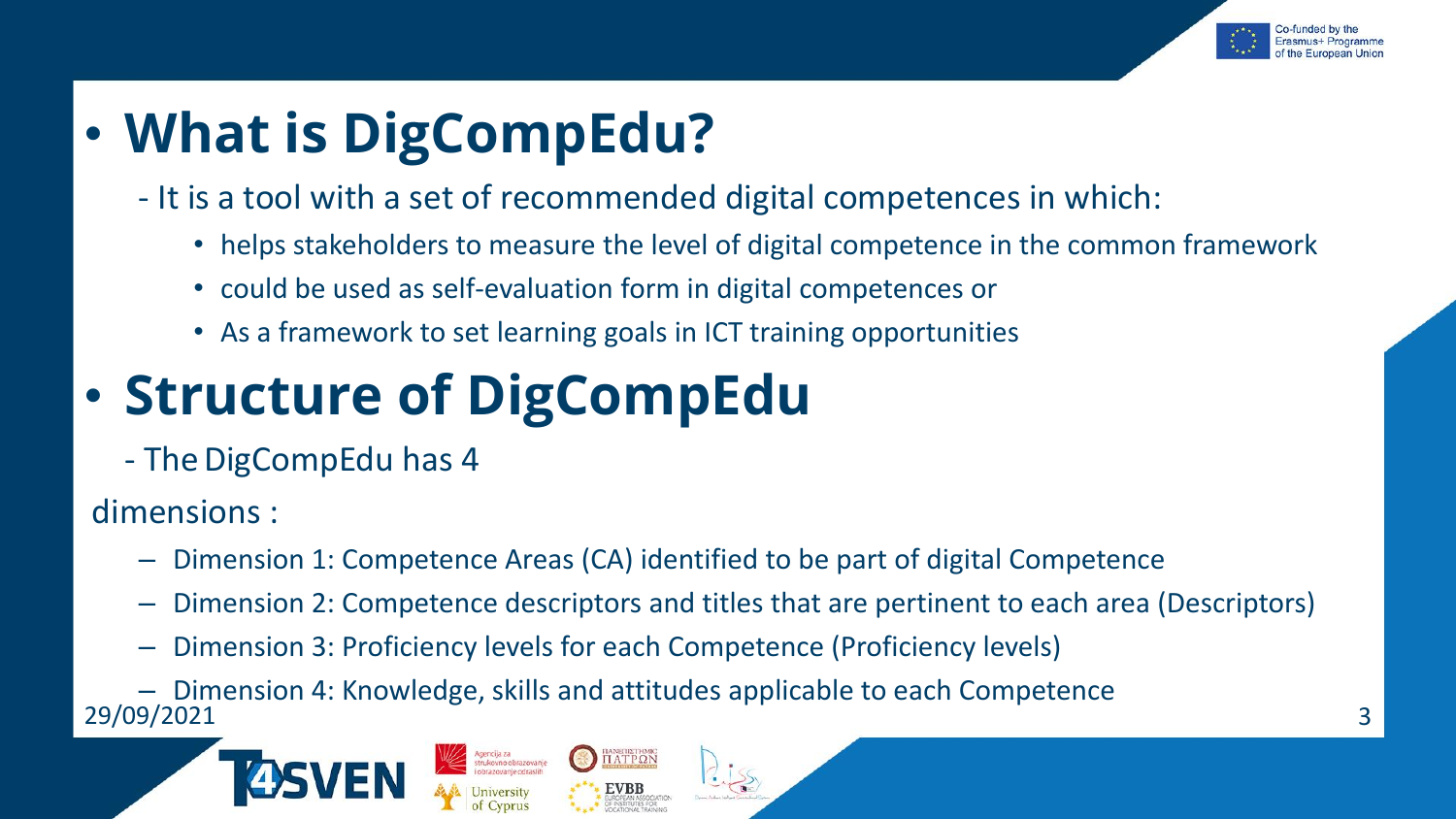



Agencija za<br>strukovno obrazovanje<br>i obrazovanje odraslih

**A**<br>
University<br>
of Cyprus

 $\bigodot$ 

 $\frac{\text{maxinterval}}{\text{I1} \text{AT} \text{P} \text{Q} \text{N}}$ 

EVBB<br>EUROPEAN ASSOCIATION<br>COCATIONAL TRAINING

 $2.155$ 

FIGURE 1: THE DIGCOMPEDU FRAMEWORK

**TOSVEN** 

29/09/2021

*Redecker,2017*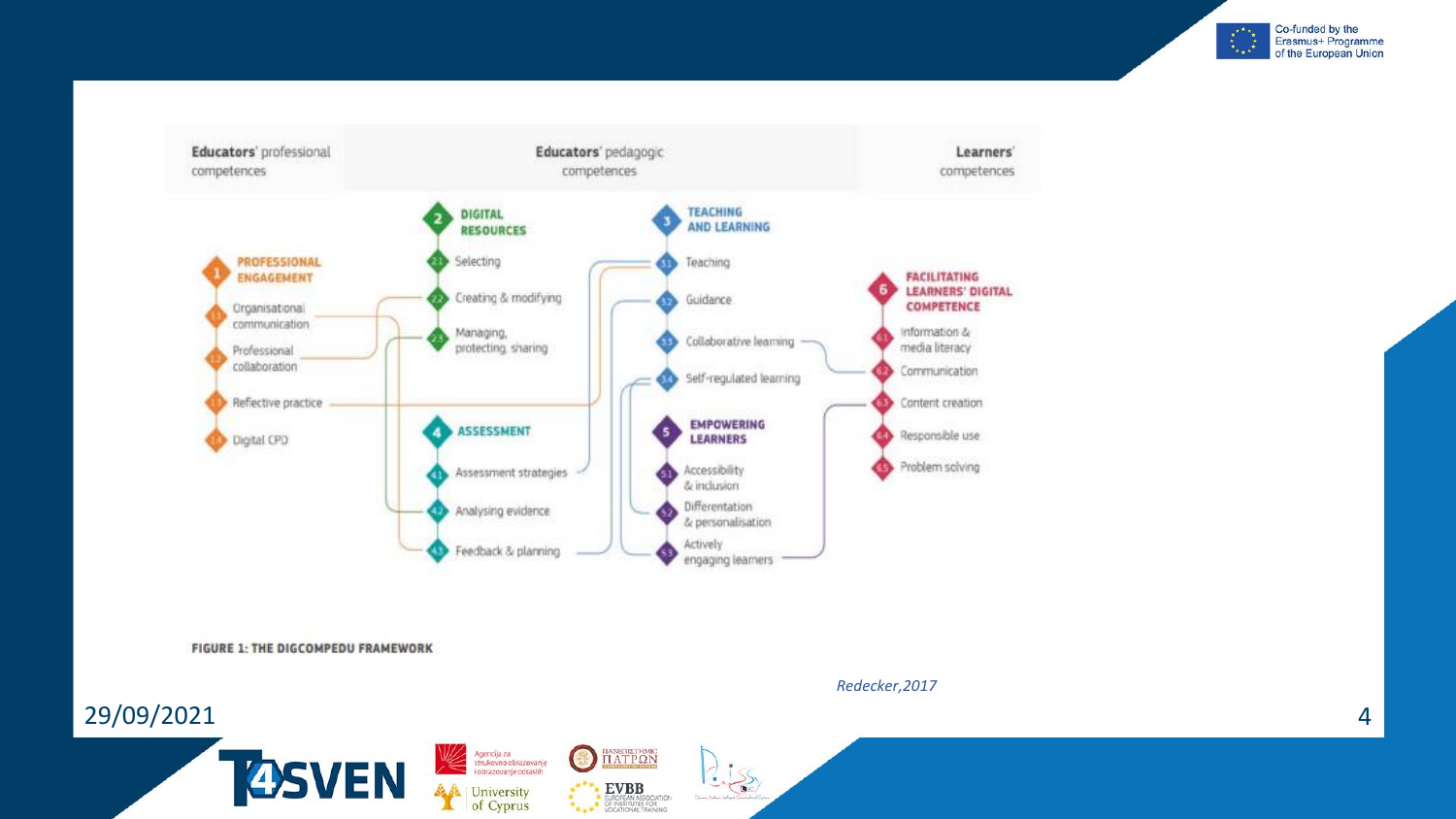

## **How it works?**

**Dimension 1**: Competence Area 2: *Digital Recourses* 

**Dimension 2**: Competences: *Selecting digital resources, Creating and modifying digital resources,* 

*Managing, protecting and sharing digital resource*s

**Dimension 3**: Proficiency levels: *Newcomer (A1) to Pioneer (C2)*

**Dimension 4:** Knowledge, skills and attitudes applicable to each Competence:

*1. Selecting digital resources: To identify, assess and select digital resources for teaching and learning.* 

*2. Creating and modifying digital resources: To modify and build on existing openly-licensed resources and other resources where this is permitted*

*3. Managing, protecting and sharing digital resources: To organise digital content and make it available to learners, parents and other educators*

ΠΑΝΕΠΙΣΤΗΜΙΟ<br>ΠΑΤΡΩΝ

#### 29/09/2021 5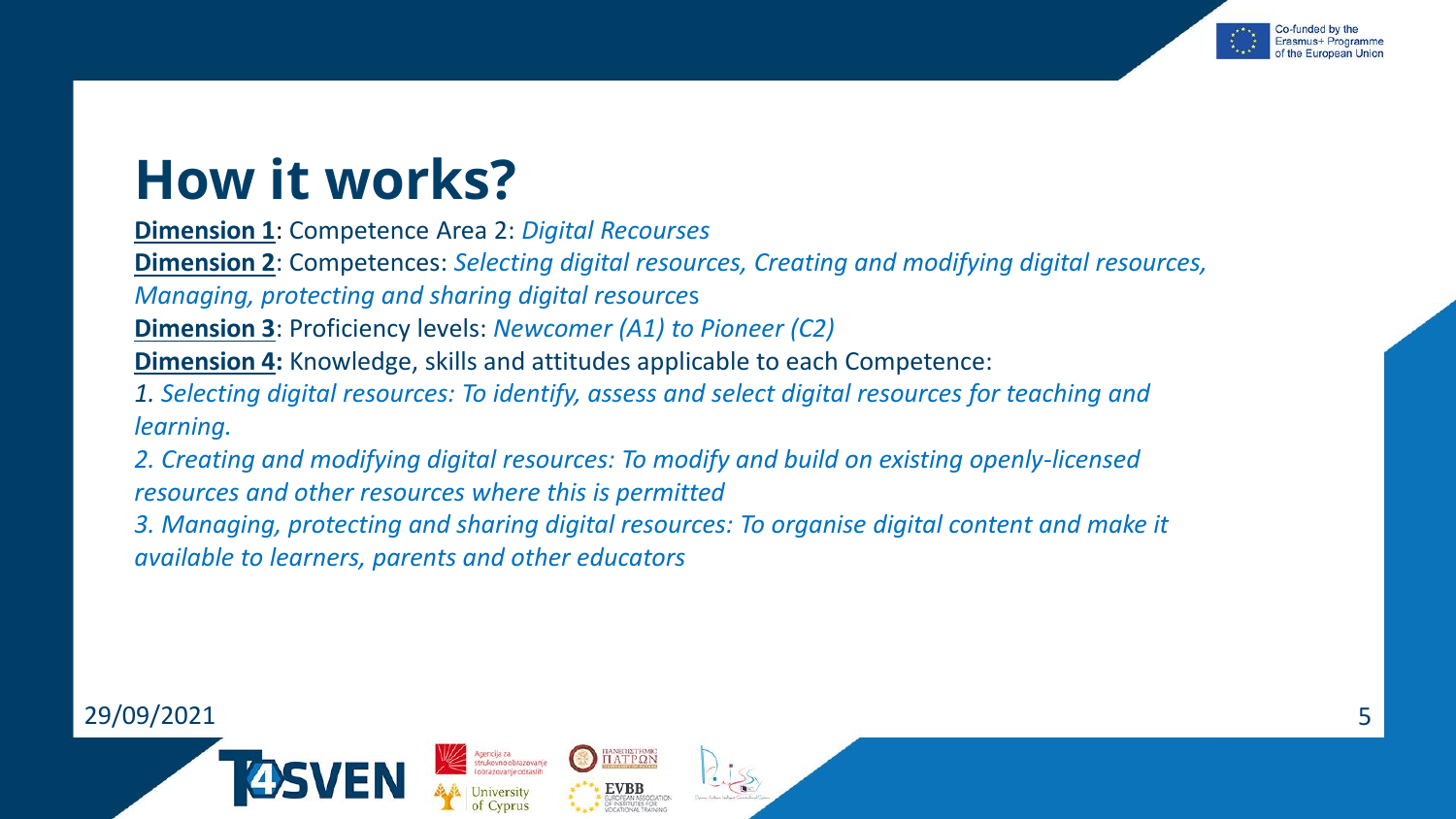

#### **Example 1**

| <b>Competence Area 2: Digital Recourses</b> |                                                                                                                                                                                           |
|---------------------------------------------|-------------------------------------------------------------------------------------------------------------------------------------------------------------------------------------------|
| <b>Competence:</b>                          | Selecting digital resources                                                                                                                                                               |
| <b>Proficiency Lvl:</b>                     | <b>Newcomer (A1)</b>                                                                                                                                                                      |
| Generic Skills:                             | I only rarely, if at all, use the internet to find resources for teaching and learning                                                                                                    |
| <b>Proficiency Lvl:</b>                     | <b>Explorer (A2)</b>                                                                                                                                                                      |
| Generic Skills:                             | I use simple internet search strategies to identify digital content relevant for teaching and learning. I am aware of common educational platforms which<br>provide educational resources |
| <b>Proficiency Lvl:</b>                     | <b>Integrator (B1)</b>                                                                                                                                                                    |
| Generic Skills:                             | I filter results to find suitable resources, using appropriate criteria                                                                                                                   |
| <b>Proficiency Lvl:</b>                     | Expert (B2)                                                                                                                                                                               |
| Generic Skills:                             | I adapt my search strategies to identify resources which I can modify and adapt, e.g. searching and filtering by license, filename extension, date, user<br>feedback etc                  |
| <b>Proficiency Lvl:</b>                     | Leader (C1)                                                                                                                                                                               |
| Generic Skills:                             | In addition to search engines, I use a variety of other sources, e.g. collaborative platforms, official repositories, etc                                                                 |
| <b>Proficiency Lvl:</b>                     | <b>Pioneer (C2)</b>                                                                                                                                                                       |
| Generic Skills:                             | I provide guidance to colleagues on effective search strategies and suitable repositories and resources                                                                                   |

 $2.155$ 

**O HATPON** 

ATA EVBB AND CONTROL AND THE MAGNETIC RESPONSE ON A SERIES FOR

Agencija za<br>strukovno obrazovanje<br>i obrazovanje odraslih

University<br>of Cyprus

#### 29/09/2021 6

**TASVEN**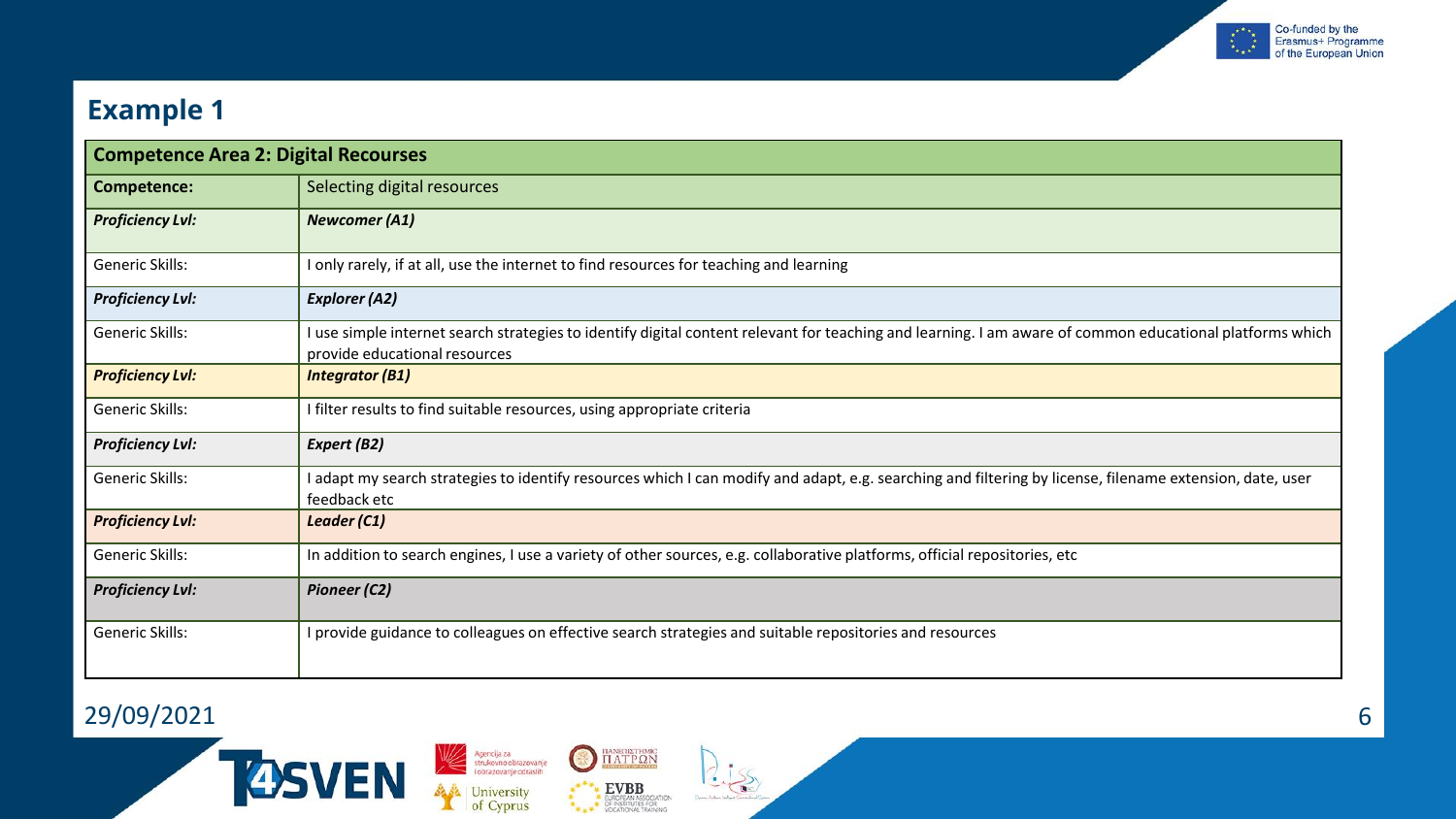

#### **Example 2**

| <b>Competence Area 6: Facilitating Learners' Digital Competence</b> |                                                                                                                                                                                                 |  |
|---------------------------------------------------------------------|-------------------------------------------------------------------------------------------------------------------------------------------------------------------------------------------------|--|
| Competence:                                                         | <b>Digital content creation</b>                                                                                                                                                                 |  |
| <b>Proficiency Lvl:</b>                                             | <b>Newcomer (A1)</b>                                                                                                                                                                            |  |
| Generic Skills:                                                     | I do not or only very rarely consider how to foster digital content creation by learners.                                                                                                       |  |
| <b>Proficiency Lvl:</b>                                             | <b>Explorer (A2)</b>                                                                                                                                                                            |  |
| Generic Skills:                                                     | I encourage learners to express themselves using digital technologies, e.g., by producing texts, images, videos.                                                                                |  |
| <b>Proficiency Lvl:</b>                                             | <b>Integrator (B1)</b>                                                                                                                                                                          |  |
| Generic Skills:                                                     | I implement learning activities in which learners use digital technologies to produce digital content, e.g. in the form of text, photos, other images,<br>videos, etc                           |  |
| <b>Proficiency Lvl:</b>                                             | Expert (B2)                                                                                                                                                                                     |  |
| Generic Skills:                                                     | I use a range of different pedagogic strategies to enable learners to express themselves digitally, e.g. by contributing to wikis or blogs, by using<br>ePortfolios for their digital creations |  |
| <b>Proficiency Lvl:</b>                                             | Leader (C1)                                                                                                                                                                                     |  |
| Generic Skills:                                                     | I detect and counteract plagiarism, e.g. by using digital technologies and I critically reflect in fostering learners' creative digital expression                                              |  |
| <b>Proficiency Lvl:</b>                                             | <b>Pioneer (C2)</b>                                                                                                                                                                             |  |
| Generic Skills:                                                     | I guide learners in designing, publishing and licensing complex digital products, e.g. creating websites, blogs, games or apps                                                                  |  |

 $2.15$ 

Agencija za<br>strukovno obrazovanje<br>i obrazovanje odraslih

University<br>of Cyprus

**O HATPON** 

ATA EVBB AND CONTROL AND THE MAGNETIC RESPONSE ON A SERIES FOR

#### 01/10/2021 7

**TASVEN**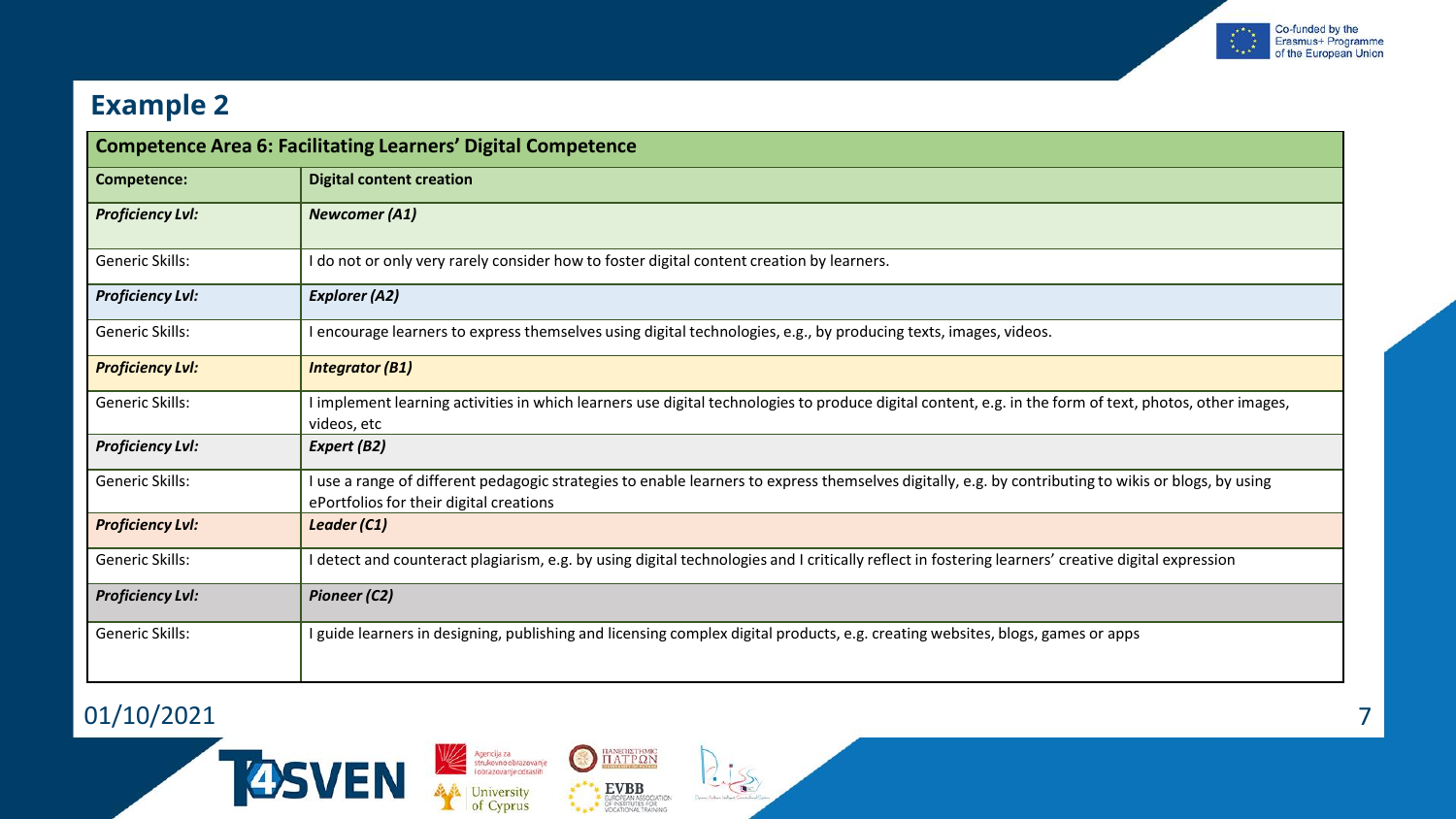



*(Ka-business.gr, 2017*)

## **Thank you!**